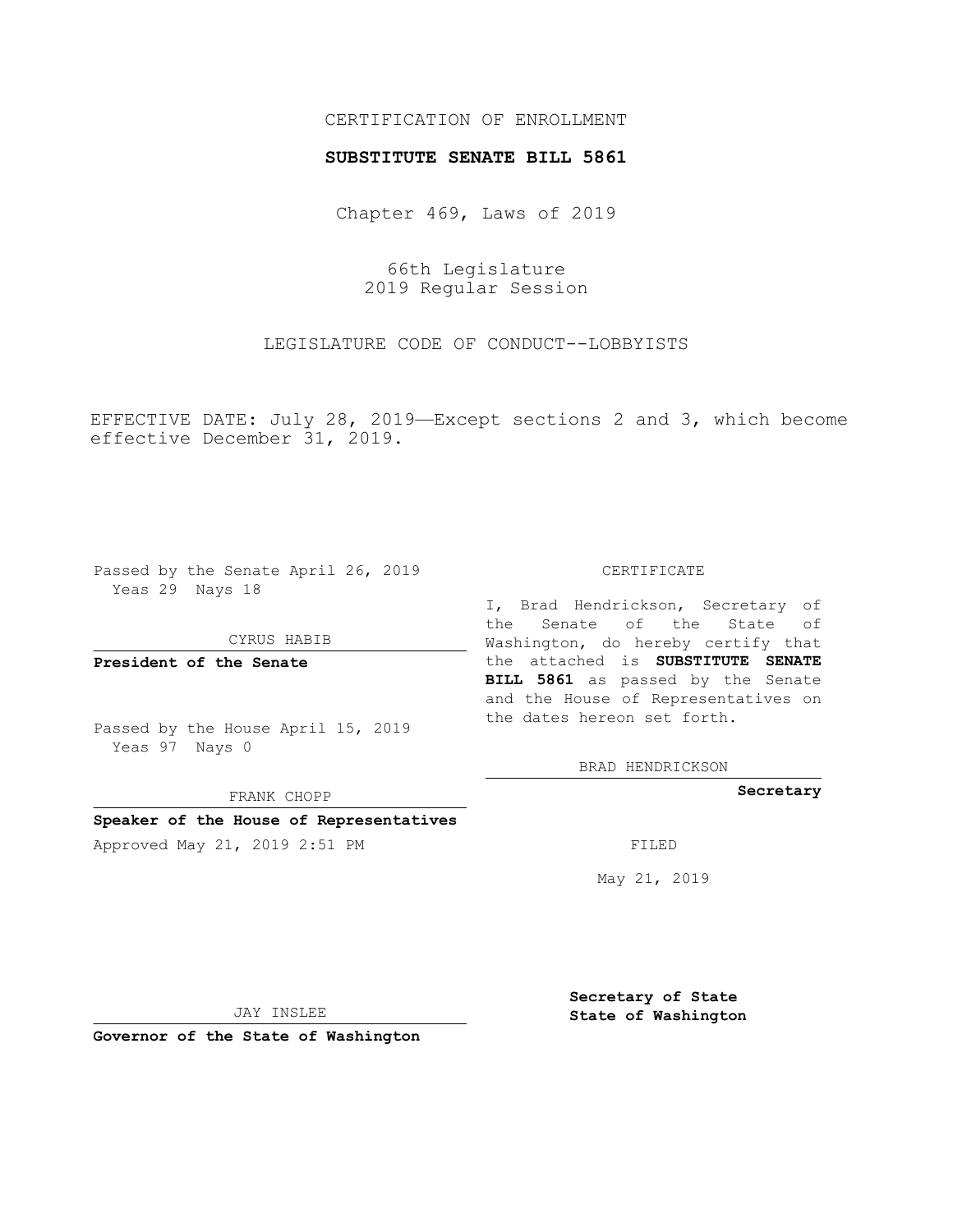## **SUBSTITUTE SENATE BILL 5861**

AS AMENDED BY THE HOUSE

Passed Legislature - 2019 Regular Session

# **State of Washington 66th Legislature 2019 Regular Session**

**By** Senate State Government, Tribal Relations & Elections (originally sponsored by Senators Dhingra, Rivers, Hunt, Wellman, Hasegawa, Darneille, Saldaña, Cleveland, Conway, Frockt, Keiser, Kuderer, Liias, Palumbo, Randall, and Wilson, C.)

READ FIRST TIME 02/22/19.

 AN ACT Relating to extending respectful workplace code of conduct provisions to all members of the legislative community; amending RCW 42.17A.600 and 42.17A.605; adding a new section to chapter 44.04 RCW; adding a new section to chapter 42.17A RCW; and providing an 5 effective date.

6 BE IT ENACTED BY THE LEGISLATURE OF THE STATE OF WASHINGTON:

7 NEW SECTION. **Sec. 1.** A new section is added to chapter 44.04 8 RCW to read as follows:

 The chief clerk of the house of representatives and the secretary of the senate shall develop and provide a training course for registered lobbyists regarding the legislative code of conduct and any policies related to appropriate conduct adopted by the senate or 13 the house of representatives.

14 **Sec. 2.** RCW 42.17A.600 and 2010 c 204 s 801 are each amended to 15 read as follows:

 (1) Before lobbying, or within thirty days after being employed as a lobbyist, whichever occurs first, a lobbyist shall register by filing with the commission a lobbyist registration statement, in such detail as the commission shall prescribe, that includes the following 20 information: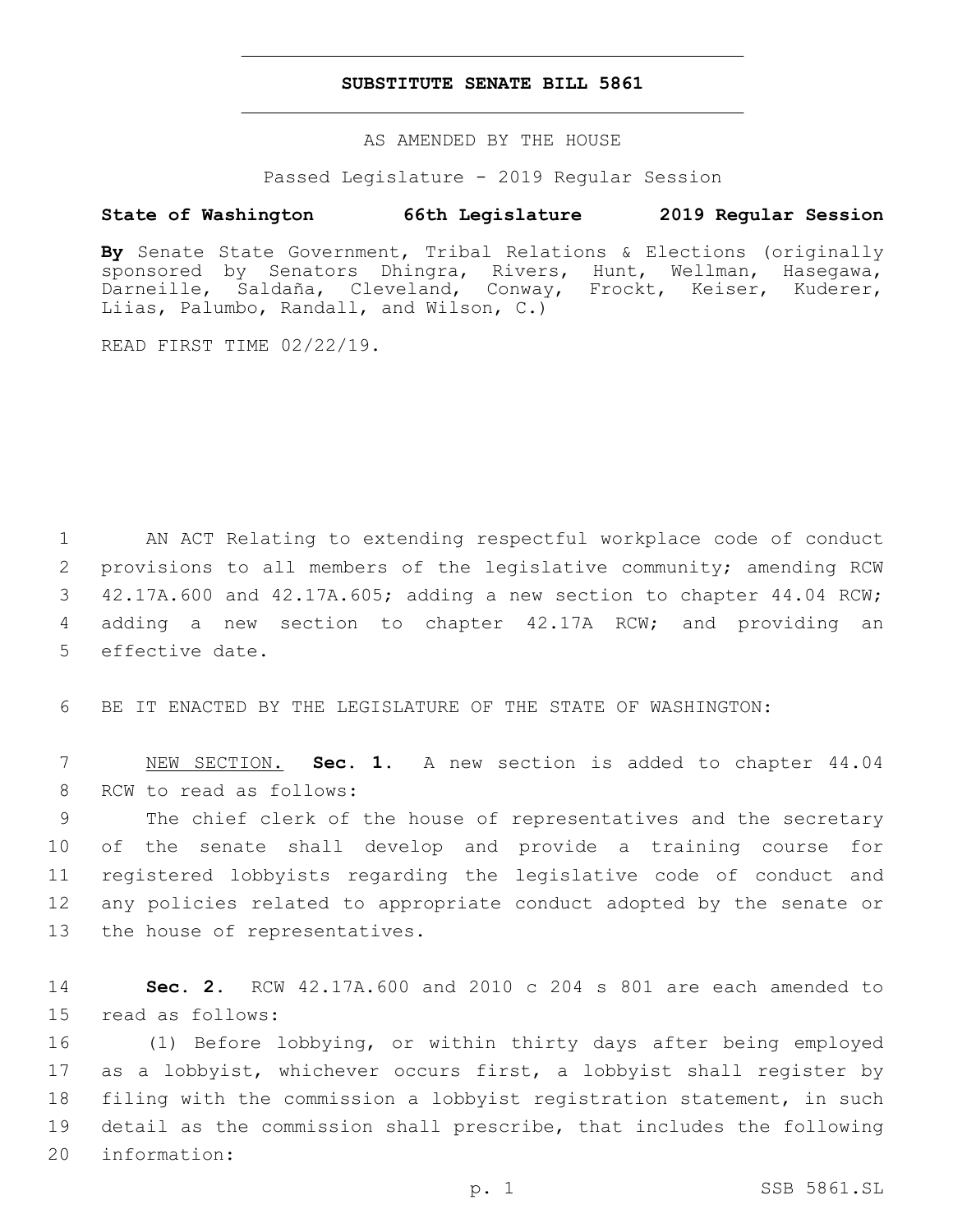(a) The lobbyist's name, permanent business address, and any temporary residential and business addresses in Thurston county 3 during the legislative session;

 (b) The name, address and occupation or business of the 5 lobbyist's employer;

(c) The duration of the lobbyist's employment;6

 (d) The compensation to be received for lobbying, the amount to be paid for expenses, and what expenses are to be reimbursed;

 (e) Whether the lobbyist is employed solely as a lobbyist or whether the lobbyist is a regular employee performing services for his or her employer which include but are not limited to the 12 influencing of legislation;

(f) The general subject or subjects to be lobbied;

 (g) A written authorization from each of the lobbyist's employers 15 confirming such employment;

 (h) The name and address of the person who will have custody of the accounts, bills, receipts, books, papers, and documents required 18 to be kept under this chapter;

 (i) If the lobbyist's employer is an entity (including, but not limited to, business and trade associations) whose members include, or which as a representative entity undertakes lobbying activities for, businesses, groups, associations, or organizations, the name and address of each member of such entity or person represented by such entity whose fees, dues, payments, or other consideration paid to such entity during either of the prior two years have exceeded five hundred dollars or who is obligated to or has agreed to pay fees, dues, payments, or other consideration exceeding five hundred dollars 28 to such entity during the current year;

 (j) An attestation that the lobbyist has read and completed a training course provided under section 1 of this act regarding the legislative code of conduct and any policies related to appropriate conduct adopted by the senate or the house of representatives.

 (2) Any lobbyist who receives or is to receive compensation from more than one person for lobbying shall file a separate notice of representation for each person. However, if two or more persons are jointly paying or contributing to the payment of the lobbyist, the lobbyist may file a single statement detailing the name, business address, and occupation of each person paying or contributing and the 39 respective amounts to be paid or contributed.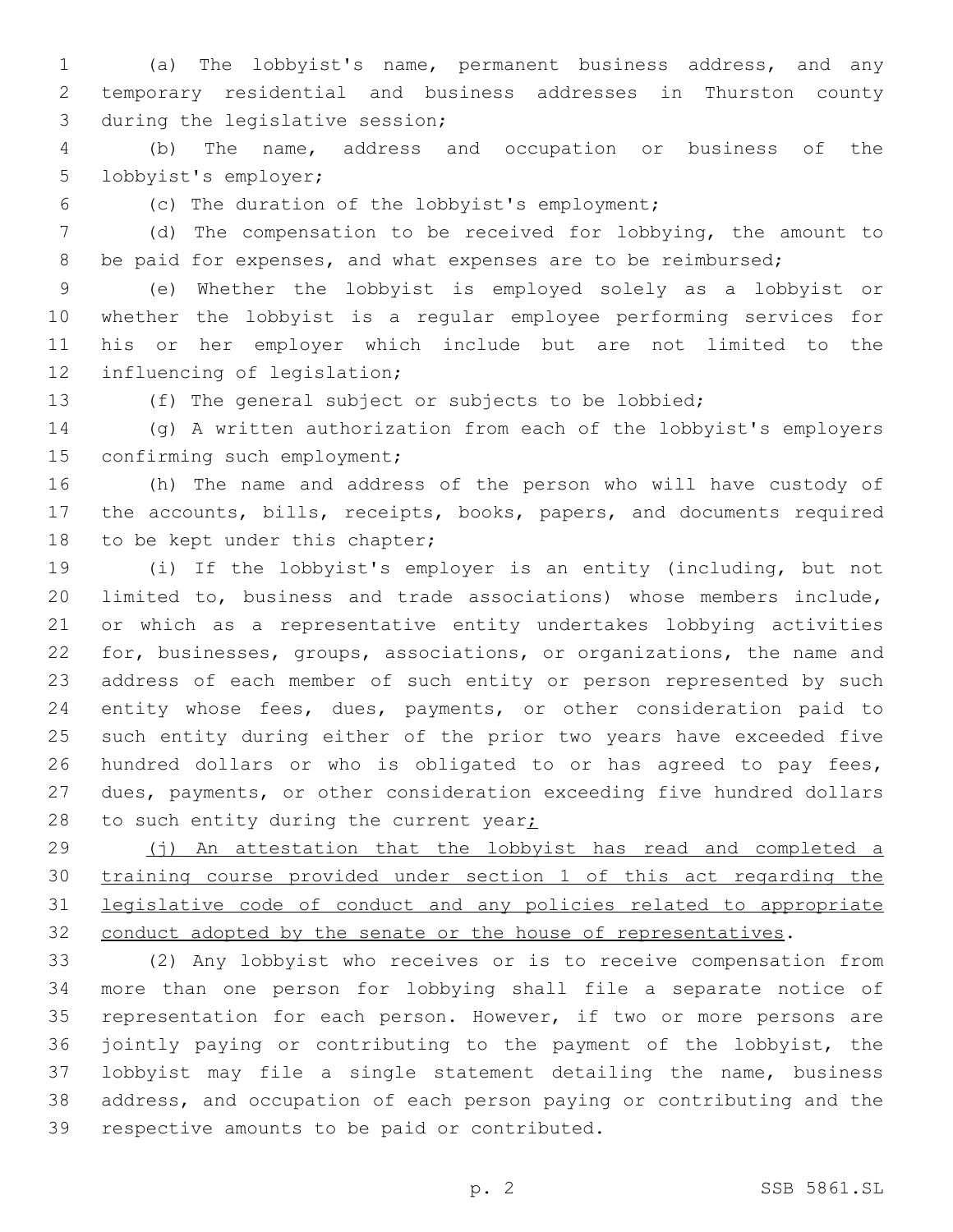(3) Whenever a change, modification, or termination of the lobbyist's employment occurs, the lobbyist shall file with the commission an amended registration statement within one week of the 4 change, modification, or termination.

 (4) Each registered lobbyist shall file a new registration statement, revised as appropriate, on the second Monday in January of each odd-numbered year. Failure to do so terminates the lobbyist's 8 registration.

 **Sec. 3.** RCW 42.17A.605 and 2010 c 204 s 802 are each amended to read as follows:10

 Each lobbyist shall at the time he or she registers submit to the commission a recent photograph of himself or herself of a size and format as determined by rule of the commission, together with the name of the lobbyist's employer, the length of his or her employment as a lobbyist before the legislature, a brief biographical description, and any other information he or she may wish to submit 17 not to exceed fifty words in length. The photograph  $((and))_L$  information, and attestation submitted under RCW 42.17A.600(1)(j) shall be published by the commission at least biennially in a booklet form for distribution to legislators and the public.

 NEW SECTION. **Sec. 4.** A new section is added to chapter 42.17A 22 RCW to read as follows:

 (1) A lobbyist who is registered under RCW 42.17A.600 before December 31, 2019, is required to update the lobbyist's registration materials to include the attestation required by RCW 42.17A.600(1)(j) 26 by December 31, 2019.

 (2) The commission shall revoke the registration of any lobbyist registered under RCW 42.17A.600 who does not comply with subsection (1) of this section.29

 (3) The commission may not impose any other penalty on a lobbyist registered under RCW 42.17A.600 for failure to comply with subsection 32 (1) of this section.

 (4) The commission shall collaborate with the chief clerk of the house of representatives and the secretary of the senate to develop a process to verify that lobbyists who submit an attestation under RCW 42.17A.600(1)(j) have completed the training course provided under 37 section 1 of this act.